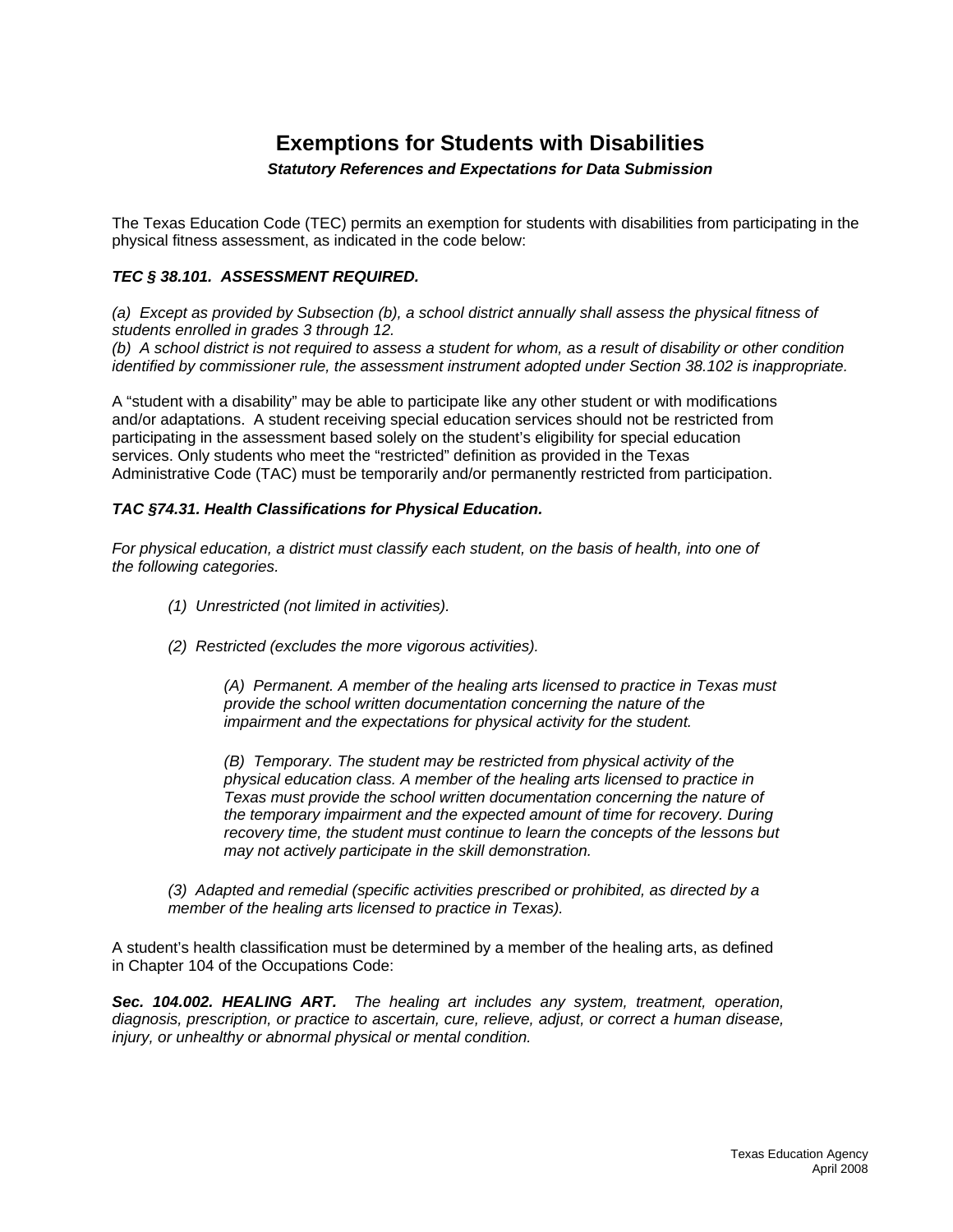*Sec. 104.003. REQUIRED IDENTIFICATION. (a) A person subject to this section who uses the person's name on a written or printed professional identification, including a sign, pamphlet, stationery, or letterhead, or who uses the person's signature as a professional identification shall designate as required by this section the healing art the person is licensed to practice.* 

*(b) A person who is licensed by the Texas State Board of Medical Examiners and holds a doctor of medicine degree* 

*(c) A person who is licensed by the Texas State Board of Medical Examiners and holds a doctor of osteopathy degree* 

*(d) A person who is licensed by the State Board of Dental Examiners* 

*(e) A person who is licensed by the Texas Board of Chiropractic Examiners* 

- *(f) A person who is licensed by the Texas Optometry Board*
- *(g) A person who is licensed by the Texas State Board of Podiatric Medical Examiners*

A student can be completely or partially exempted from the six test items required for assessment with the FITNESSGRAM assessment instrument based on the conditions of their disability. There is no requirement to indicate these exemptions in the software or to the agency at this time. If the student completes some, but not all, of the test items based on a restriction from particular types of physical activity, those test items that the student completes should be entered into the FITNESSGRAM software. The test items that are not completed should be left blank. Blank entries will not count against a student or school's overall percentages. The agency will only see aggregated data that reflects the test items that were completed. There will be no indication of what test items were not completed for a specific student.

All students, regardless of a disability, should be included in this initiative to exemplify the importance of health for every child. However, please do not enter any scores into the FITNESSGRAM software unless you feel that it is fair to judge a child against the regular FITNESSGRAM standards. Modifying the test items when necessary to provide an opportunity for students to participate in a safe and relevant way is recommended, but the data resulting from these modifications should not be entered into the software or submitted to the agency at this time, but should be maintained by the district.

## **Questions and Answers:**

## **Does this mean that all students with disabilities are exempt from the FITNESSGRAM?**

No; the majority of students with disabilities will be able to participate in the FITNESSGRAM without accommodations or modifications to the assessment. Some students with disabilities will require accommodations or modifications to the assessment based on the individual student's disability, but many will be able to participate without any accommodations or modifications. Only students (with or without disabilities) who have been "restricted" in accordance with TAC §74.31, shall not participate in the administration of the FITNESSGRAM.

#### **What actions should a school take when a student can participate in the FITNESSGRAM if provided appropriate accommodations or modifications to the assessment?**

For the remainder of this school year (2007-2008), school personnel should exercise common sense and good judgment when including students with disabilities in the FITNESSGRAM. If the student is considered "unrestricted" in accordance with TAC §74.31, then the student must be administered the FITNESSGRAM in the same manner as any other student. However, if school personnel and/or the parent believe the student will require certain accommodations or modifications to participate, then an admission, review and dismissal (ARD) committee may need to be convened to consider accommodations or modifications to the assessment based on the individual student's disability. However, for the remainder of this school year (2007-2008), and in the future, the Agency strongly encourages school districts and parents to use the regulatory provision that allows the parent and school district to agree to amend the ARD/IEP in writing without convening an ARD committee meeting. As school districts convene Spring 2008 ARD committee meetings they should consider the students participation in the FITNESSGRAM for the 2008-2009 school year.